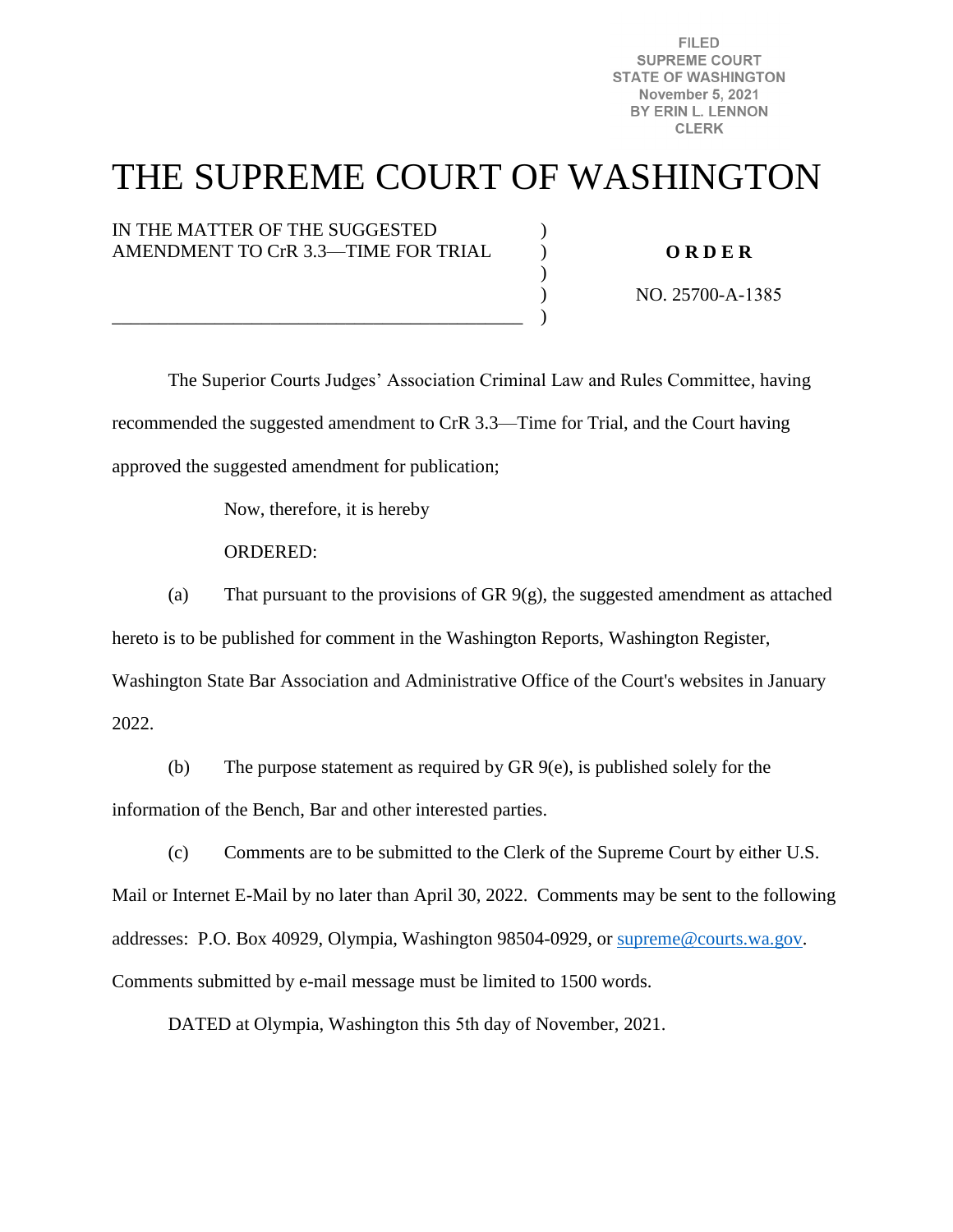Page 2 ORDER IN THE MATTER OF THE SUGGESTED AMENDMENT TO CrR 3.3—TIME FOR TRIAL

For the Court

Conzález C.J.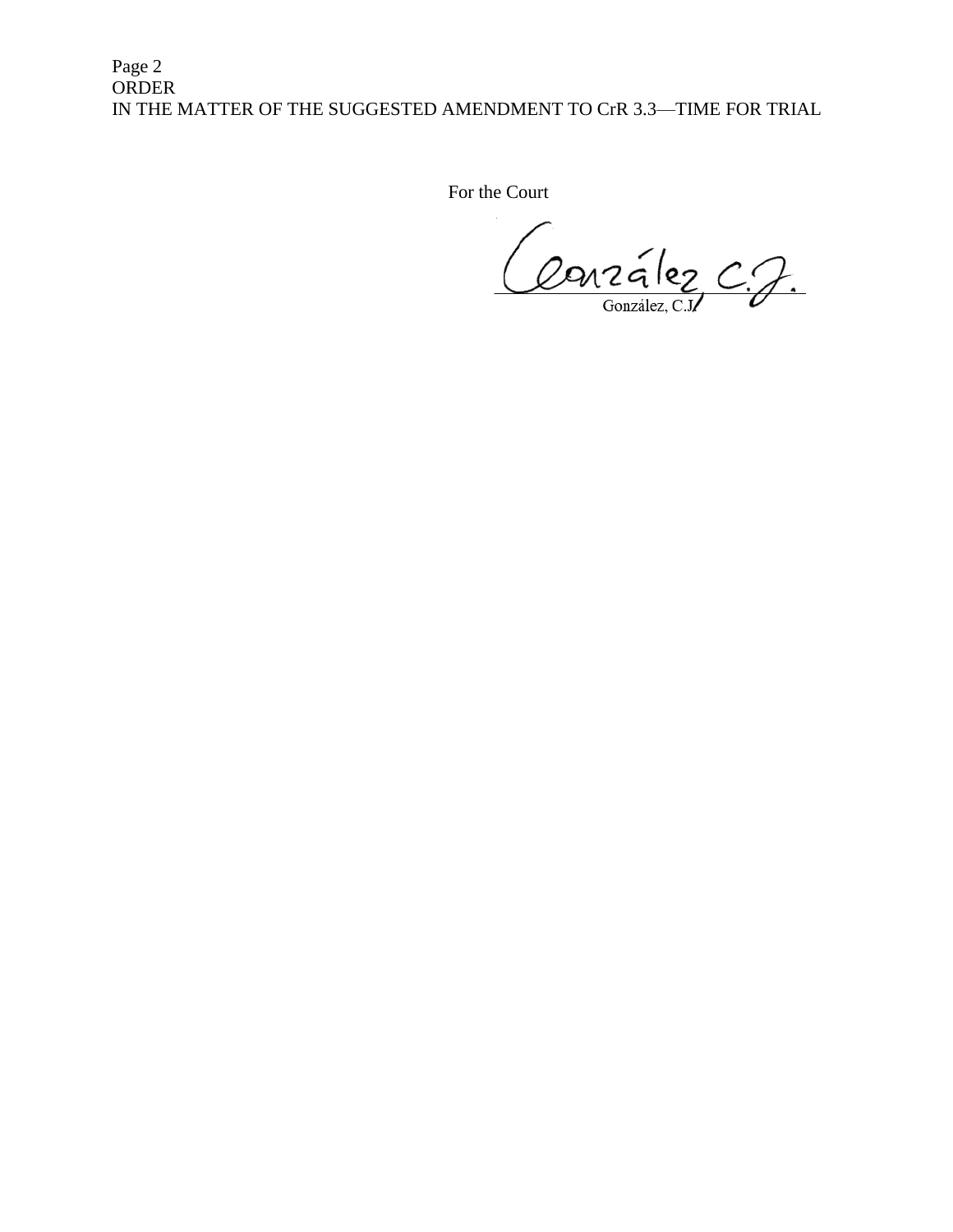#### **GR 9 COVER SHEET**

### **Suggested Amendment to CRIMINAL RULES FOR SUPERIOR COURTS, CrR 3.3 TIME FOR TRIAL**

**\_\_\_\_\_\_\_\_\_\_\_\_\_\_\_\_\_\_\_\_\_\_\_\_\_\_\_\_\_\_\_\_\_\_\_\_\_\_\_\_\_\_\_\_\_\_\_\_\_\_\_\_\_\_\_\_\_\_\_\_\_\_\_\_\_\_\_\_\_\_\_\_\_\_\_\_\_\_**

**A. Name of Proponent:** Superior Courts Judges' Association (SCJA) Criminal Law and Rules Committee

**B. Spokesperson:** Judge Laura M. Riquelme SCJA Criminal Law and Rules Committee, Chair Skagit County Superior Court Judge 205 W Kincaid Street, Ste. 202, Mount Vernon, WA 98273 (360) 416-1200

**C. Purpose:** The SCJA Criminal Law and Rules Committee recommends amending CrR 3.3, Time for Trial, to mirror and adopt similar language to the District & Municipal Courts Judges' Association (DMCJA) suggested amendment to CrRLJ 3.3. The suggested amendment to CrR 3.3 will make the rule congruent, and adhere with the parameters of CrR 3.4. This amendment shall allow defense counsel to enter into agreements for continuance on behalf of their clients. It also clarifies that defense counsel's signature constitutes a representation that the defendant has been consulted and agrees to the continuance, and that the court's notice to defense counsel of new hearing dates constitutes notice to the defendant. This suggested amendment to CrR 3.3 will also allow for continuity when the transition from the Emergency Court Operations Order issued by the Washington Supreme Court due to the Covid-19 pandemic to Regular Court Operations. For these reasons, the SCJA Criminal Law and Rules Committee requests adoption of the suggested amendment to CrR 3.3.

**D. Hearing:** A hearing is not recommended.

**E. Expedited Consideration:** Expedited consideration is requested to address current practice, and to provide continuity when the Emergency Order issued by the Washington Supreme Court regarding Court Operations during Covid-19 public emergency expires. Expedited consideration is requested to make the CrR 3.3 congruent with the current CrR 3.4.